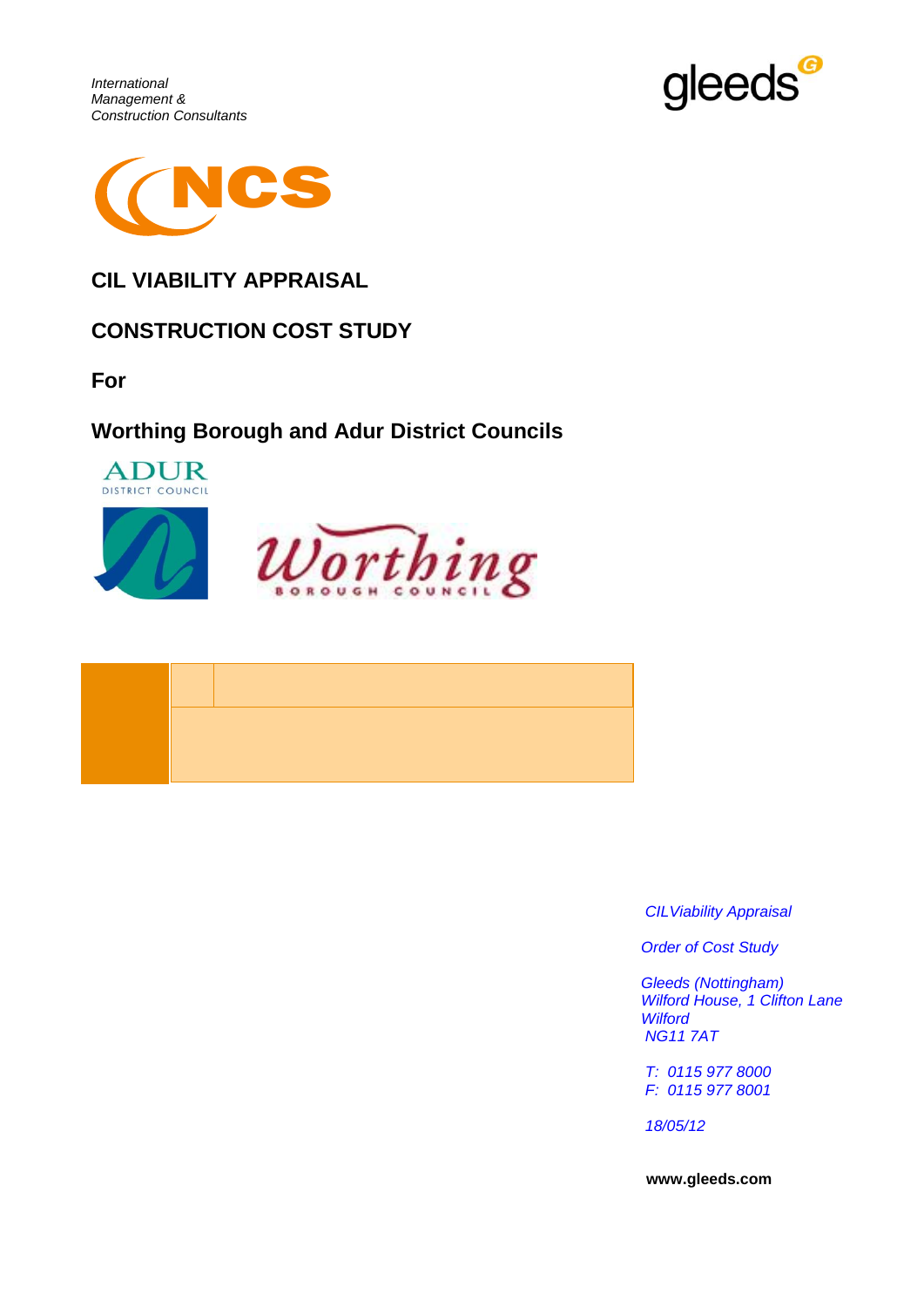

| Document Type:                                            | <b>Order of Cost Study</b>          |  |
|-----------------------------------------------------------|-------------------------------------|--|
| Client:                                                   | <b>Worthing &amp; Adur Councils</b> |  |
| Project:                                                  | <b>CIL Viability Appraisal</b>      |  |
| RIBA Stage:                                               | N/A                                 |  |
| Gleeds Ref:                                               | NTCM0095                            |  |
| Revision:<br>(Document issues are<br>given in Appendix A) | 0.2                                 |  |
| Date:                                                     | 18/05/12                            |  |
| Prepared by:                                              | <b>Alan Davidson</b>                |  |
| Checked by:                                               |                                     |  |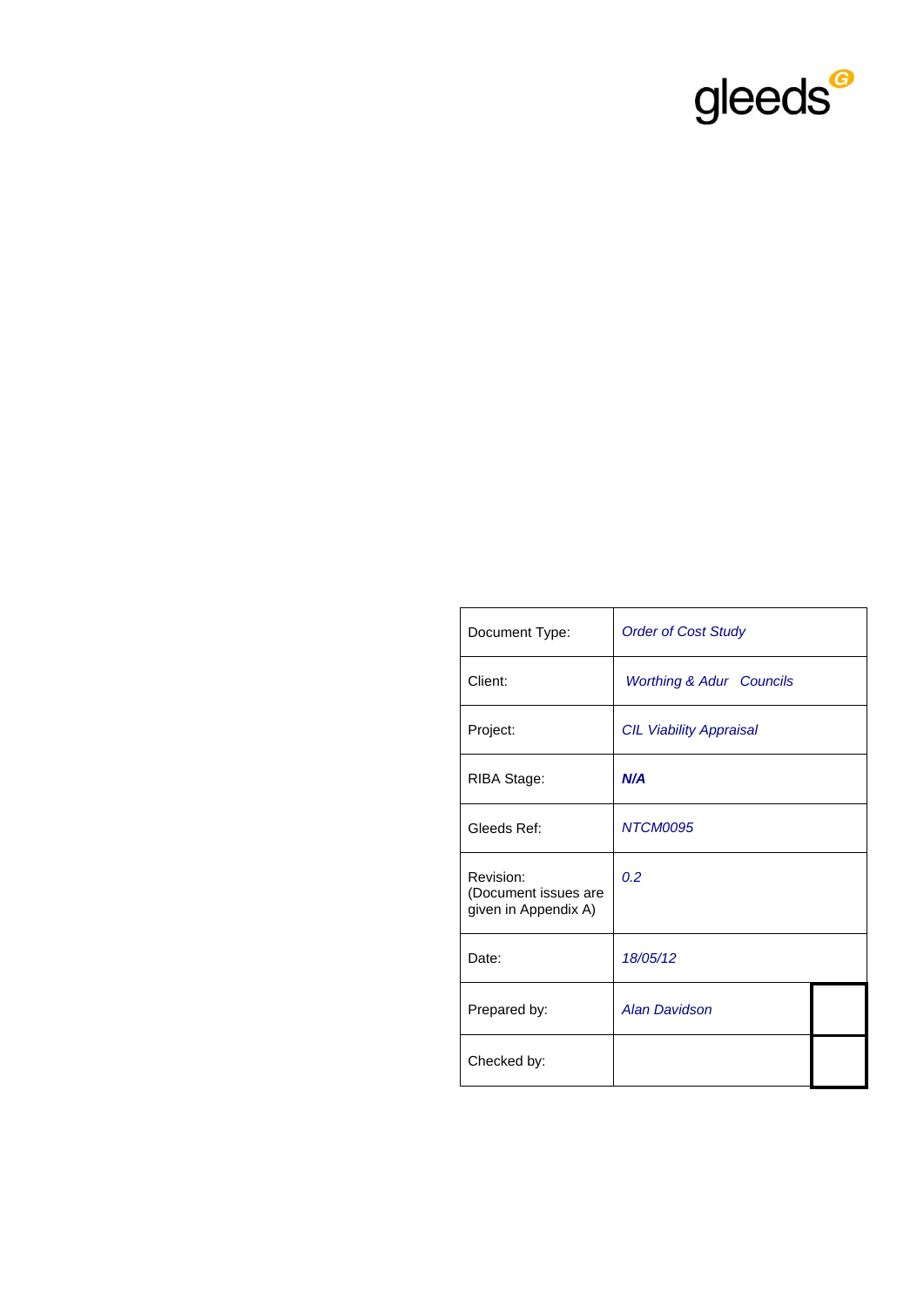## **Contents**

**[Executive](#page-3-0) Summary**

- **1.0 [Project Description](#page-3-1)**
- **2.0 [Basis of Cost S](#page-5-0)tudy**
	- 2.1 Base Date<br>2.2 Procureme
	-
	- 2.2 Procurement<br>2.3 Scope of Dev 2.3 Scope of Development Types<br>2.4 Basis of Costs
	-
	- 2.4 Basis of Costs<br>2.5 Assumptions/C Assumptions/Clarifications
- 2.6 Exclusions<br>3.0 Detailed Const
- **[3.0](#page-7-0) Detailed Construction Cost Study**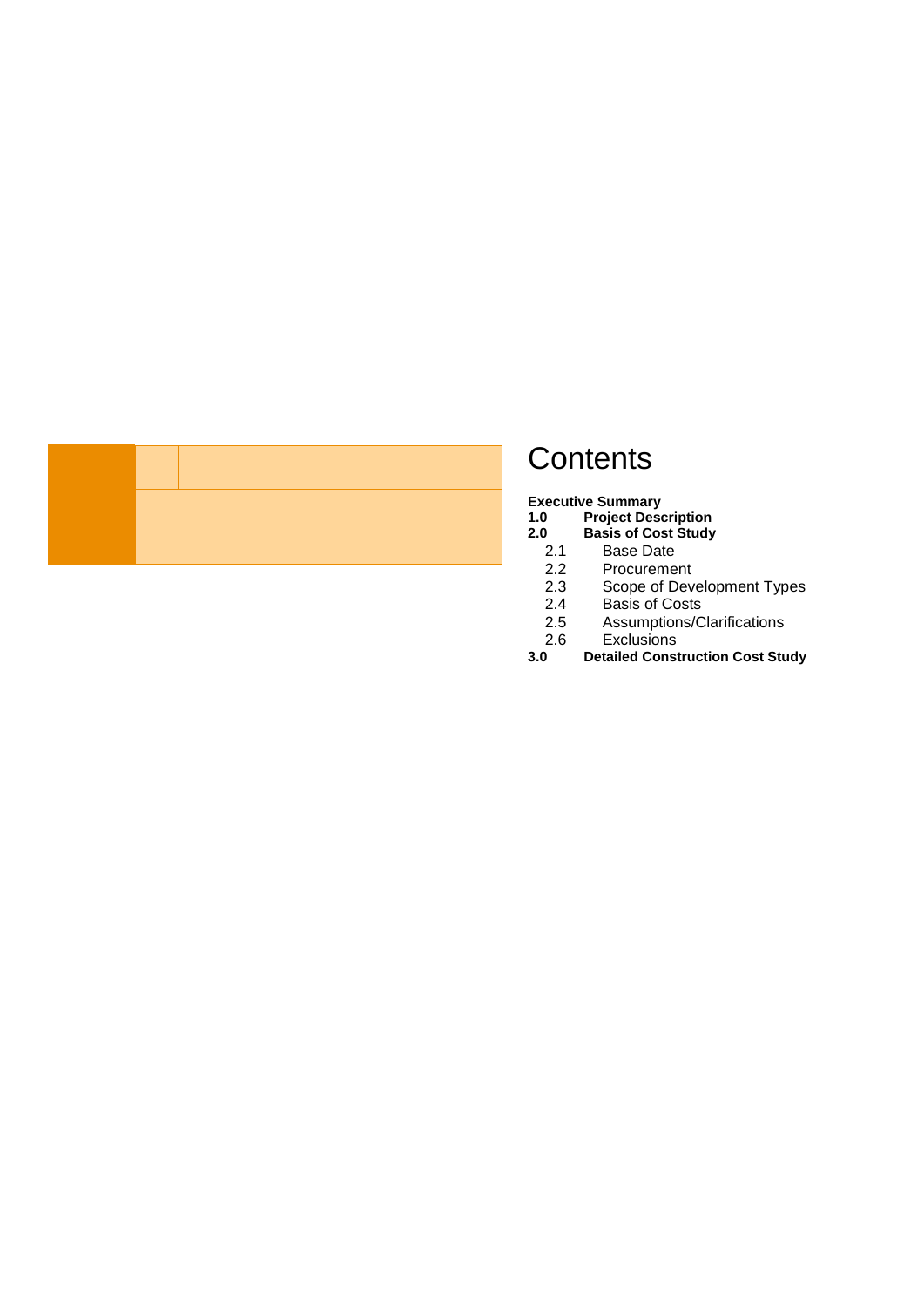## <span id="page-3-0"></span>*Executive Summary*

### **1. The Project**

This Cost Study provides an estimate of construction costs over a range of development categories, to support a CIL Viability Appraisal

### **2. Allowances**

The Estimate includes on-cost allowances for the following:

- Consultants
- B. Regulations and Planning fees
- NHBC Insurance where applicable

### **3. Basis of Estimate**

The basis of the Estimate is in Section 2 of this report.

### **4. Detailed Construction Cost Study**

The detailed Cost Study is given in Section 3 of this report.

### **5. Risk Allowance**

<span id="page-3-1"></span>A Risk Allowance of 5% of construction cost is recommended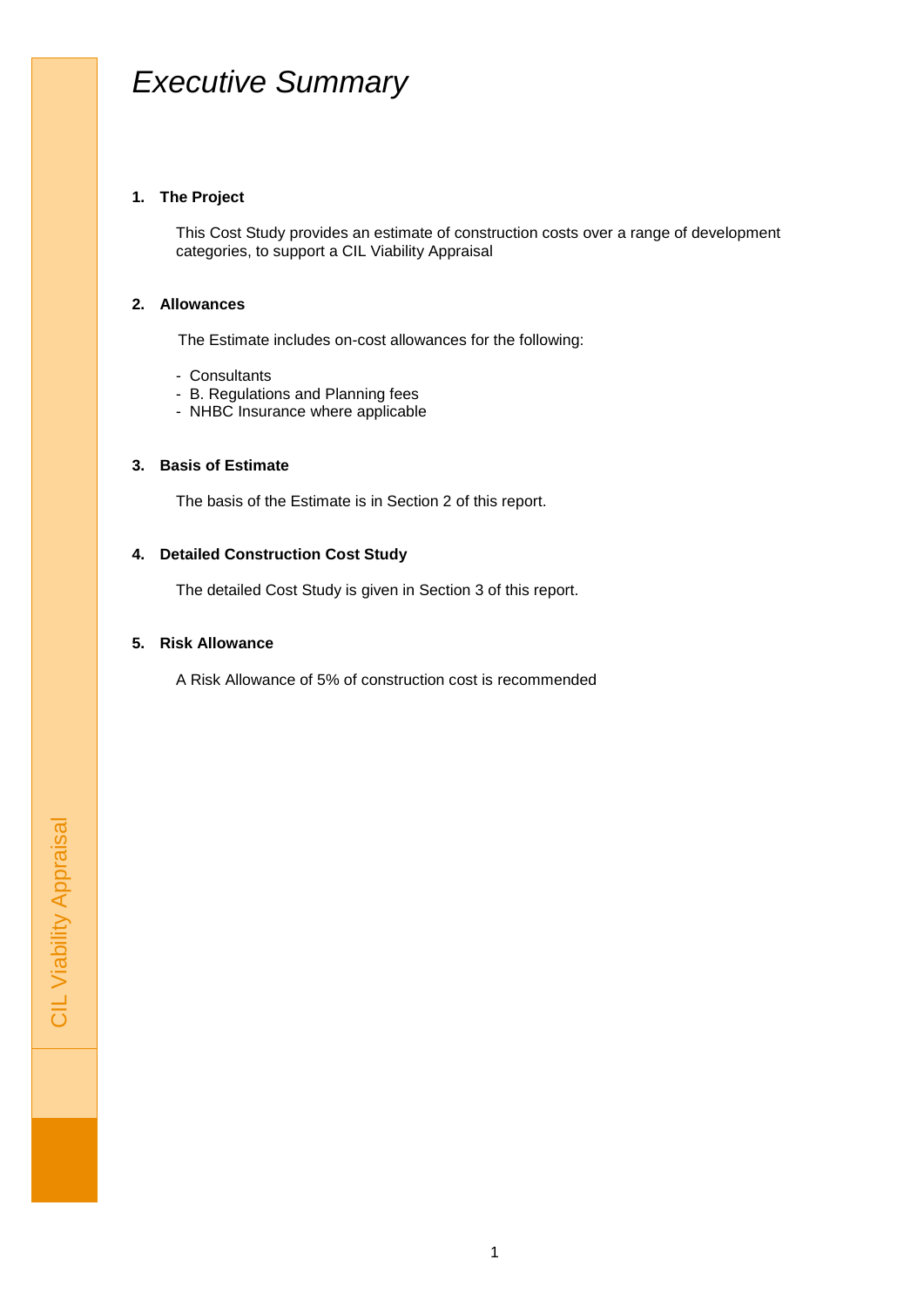## Project Description

NCS have been appointed by Worthing Borough and Adur District Councils to assist with the production of the Council's Community Infrastructure Levy Charging Schedule.

Gleeds are acting as part of the NCS team, to provide indicative construction costs, over the range of development categories, to inform the Appraisal.

The range of development categories are as agreed with NCS

The study covers the following potential charging authorities:

Brighton and Hove City Council Eastbourne Borough Council Hastings Borough Council Lewes District Council Rother District Council South Downs National Park Authority Wealden District Council Adur & Worthing Councils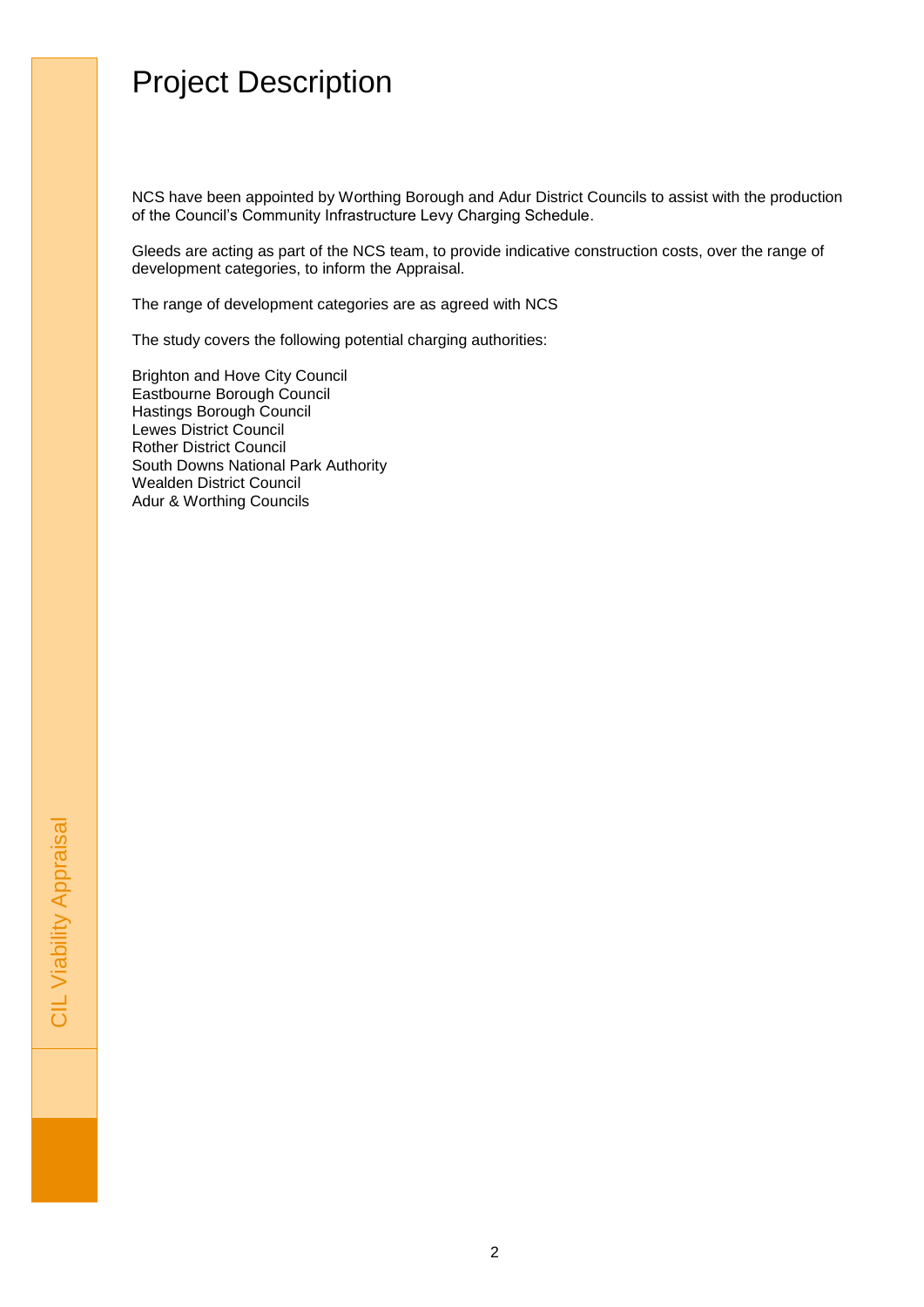## <span id="page-5-0"></span>Basis of Cost Study

### **Base Date**

Rates for Construction Costs in the Estimate have been priced at a Base Date of  $2^{nd}$  quarter, 2012. Allowances must be made for inflation beyond this date dependant on the mid-point date of construction.

#### **Procurement**

The costs included in this Estimate assume that procurement is to be achieved on a single stage competitive tender basis, from a selected list of Contractors.

#### **Scope of Development Types**

The scope of development types within the various categories varies between categories.

This is reflected within the range of construction values stated for a particular category.

For the purposes of undertaking the Viability Appraisal, median rates for construction have been given for each development category; the range of values have also been stated.

### **Basis of Costs**

The following benchmarking data was used in the preparation of the estimate:

- 1. Analysis of construction costs over a range of projects within the Gleeds Research and Development Data Base.
- 2. Where insufficient data is available within any particular category cross-reference is also made to BCIS construction cost information.
- 3. Reference is also made to the Communities and Local Government Cost Analysis for Code for Sustainable Homes, in respect of dwelling costs

All construction costs have been adjusted for Location Factor (East Sussex County Council 1.09) and All-in TPI for 2<sup>nd</sup> Quarter 2012 (BCIS index - 226), (as 20 April 2012 indices update)

#### **Assumptions/Clarifications**

The following assumptions/clarifications have been made during the preparation of this Estimate:

- The costs included in this Estimate assume that competitive tenders will be obtained on a single stage competitive basis.
- There are no allowances in the Estimates for Works beyond the site boundary.  $\bullet$
- All categories of development are assumed to be new build.
- It is assumed development takes place on green or brown field prepared sites, i.e. no allowance for demolition etc.
- All categories of development include an allowance for External Works inc drainage, internal access roads, utilities connections ( but excluding new sub-stations ), ancillary open space etc
- Site abnormal and facilitating works have been excluded.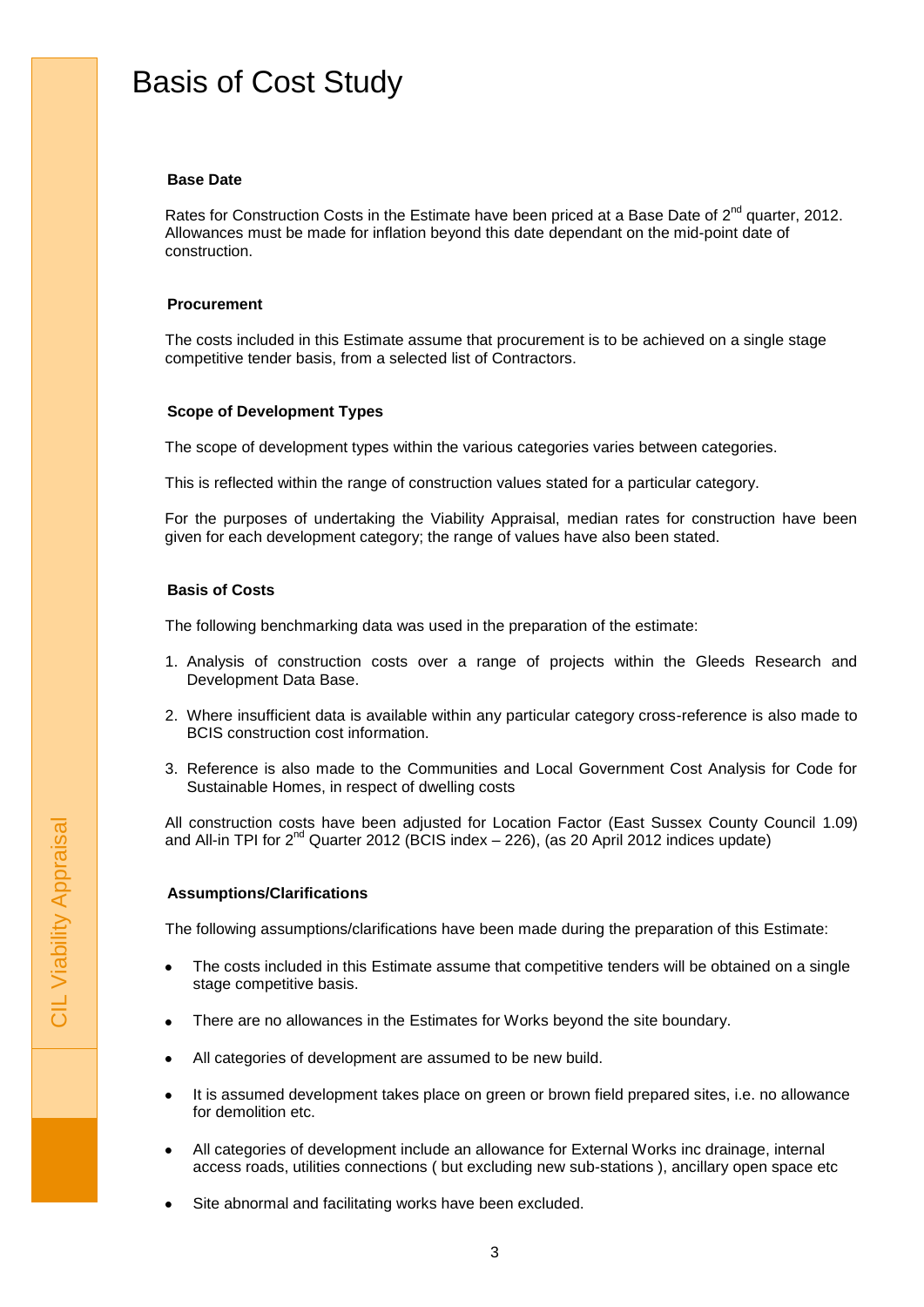### **Exclusions**

The Order of Cost Study excludes any allowances for the following:

- Value Added Tax  $\bullet$
- **Finance Charges**  $\bullet$
- Unknown abnormal ground conditions including:  $\bullet$ 
	- Ground stabilisation/retention
	- Dewatering
	- **Obstructions**
	- Contamination
	- Bombs, explosives and the like
	- Methane production  $\bullet$
- Removal of asbestos  $\bullet$
- Surveys and subsequent works required as a result including:  $\bullet$ 
	- Asbestos; traffic impact assessment; existing buildings
	- Topographical; drainage/CCTV; archaeological  $\bullet$
	- Subtronic
- Furniture, fittings and equipment  $\bullet$
- Aftercare and maintenance  $\bullet$
- Listed Building Consents  $\bullet$
- Service diversions/upgrades generally  $\bullet$
- Highways works outside the boundary of the site  $\bullet$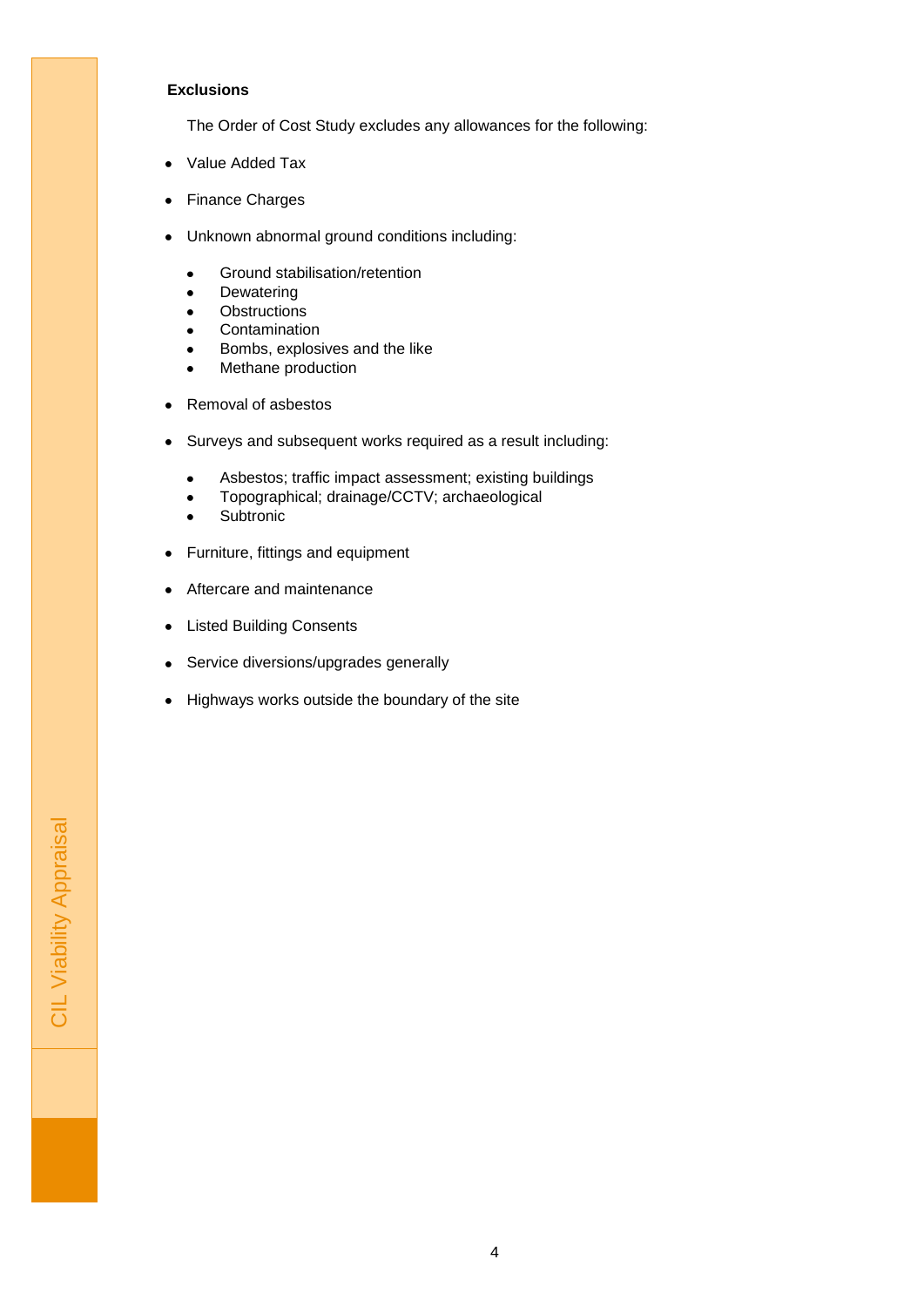# <span id="page-7-0"></span>Detailed Construction Cost Study

| <b>Development Type</b>                                                       | Min   | <b>Construction Cost £/m<sup>2</sup></b><br>Max | Median |
|-------------------------------------------------------------------------------|-------|-------------------------------------------------|--------|
| Standard Residential, code 3<br>(Mass Housebuilder, mid-range, 2-5 bed house) | 774   | 1,180                                           | 971    |
| Residential, 2-5 bed, code 4                                                  | 824   | 1,230                                           | 1,021  |
| Residential, 2-5 bed, code 5                                                  | 1,027 | 1,433                                           | 1,224  |
| Low Rise Apartments                                                           | 916   | 1,357                                           | 1,114  |
| <b>Multi Storey Apartments</b>                                                | 1,462 | 2,204                                           | 1,705  |
| Student Accommodation, ensuite                                                | 1,160 | 1,776                                           | 1,376  |
| Care Homes                                                                    | 988   | 1,395                                           | 1,258  |
| General Retail, shell finish                                                  | 789   | 1,125                                           | 975    |
| Food Retail supermarket, shell finish                                         | 371   | 685                                             | 610    |
| Hotels, 2000m <sup>2</sup> mid-range                                          | 1,230 | 1,415                                           | 1,300  |
| Offices, Cat A fit-out                                                        | 1,010 | 1,496                                           | 1,230* |
| Industrial, general shell finish                                              | 440   | 812                                             | 522    |
| Institutional / Community<br>D7 (museums, library, public halls, conference)  | 1,595 | 2,830                                           | 2,132  |
| Leisure D5<br>(cinema, bowling alleys, shell)                                 | 893   | 1,137                                           | 986**  |
| Agricultural shells                                                           | 197   | 847                                             | 494    |
| <b>SUI Generis</b>                                                            |       |                                                 |        |
| <b>Vehicle Repairs</b>                                                        | 882   | 1,032                                           | 963    |
| Vehicle Showrooms                                                             | 1,183 | 1,375                                           | 1,322  |
| <b>Builders Yard</b>                                                          | 362   | 805                                             | 529    |